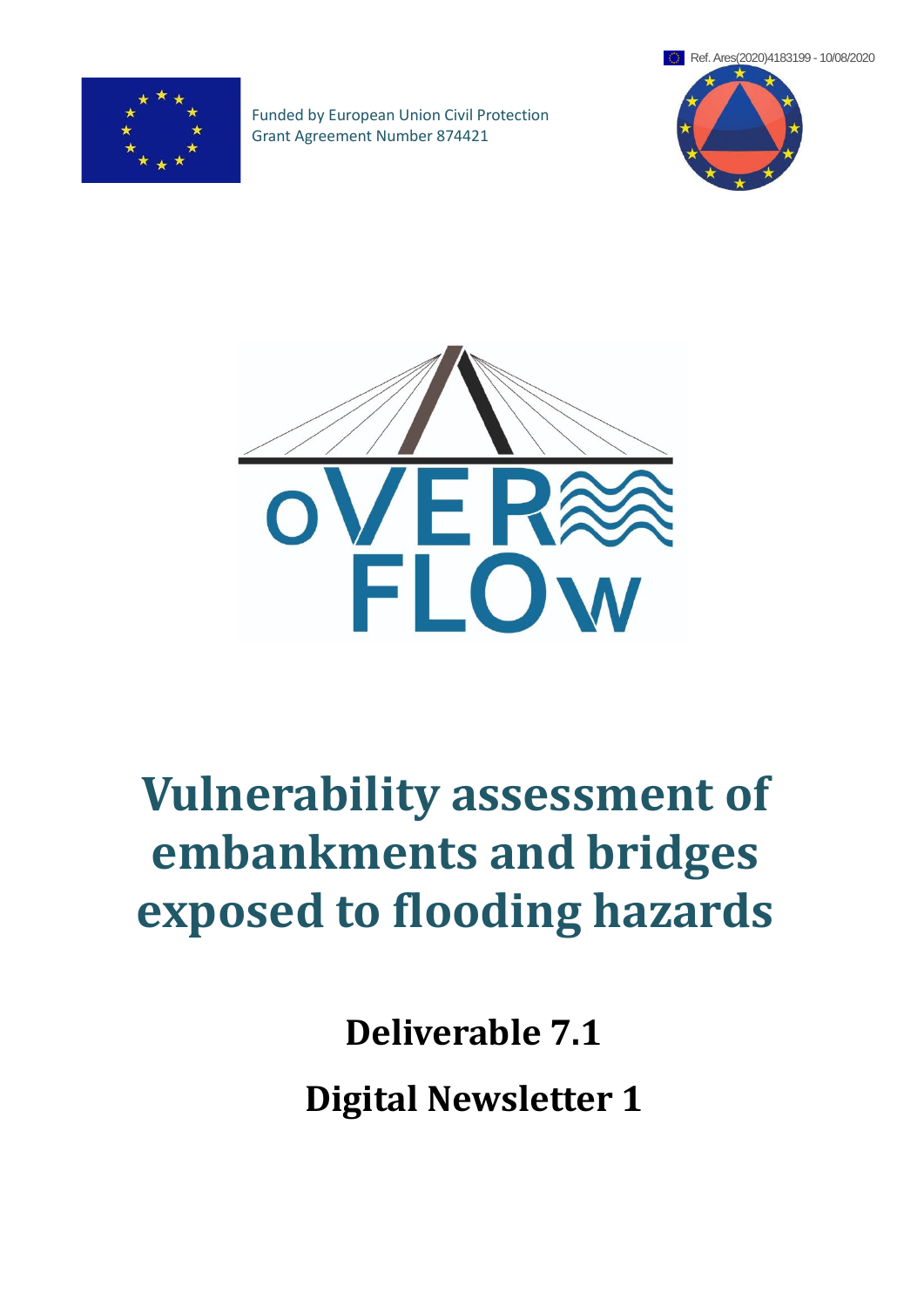





# <span id="page-1-0"></span>**Project Information**

| Grant Agreement No.        | 874421                                                                          |
|----------------------------|---------------------------------------------------------------------------------|
| Project Acronym            | oVERFLOw                                                                        |
| Project Full Title         | Vulnerability assessment of embankments and bridges exposed to flooding hazards |
| <b>Starting Date</b>       | 1 December 2019                                                                 |
| <b>Duration</b>            | 24 months                                                                       |
| Call Identifier            | <b>UCPM-2019-PP-AG</b>                                                          |
| Topic                      | UCPM-2019-PP-PREV-AG: Prevention in civil protection and marine pollution       |
| Project Website            | www.projectoverflow.eu                                                          |
| <b>Project Coordinator</b> | Prof. Meho Sasa Kovacevic                                                       |
| Organisation               | Faculty of Civil Engineering, University of Zagreb                              |
| E-mail                     | msk@grad.hr                                                                     |
| Telephone                  | +385 (1) 4639 250                                                               |

# <span id="page-1-1"></span>**Partner Information**

| Sveuciliste u Zagrebu Gradevinski Fakultet         | Croatia            |                                                                                 |
|----------------------------------------------------|--------------------|---------------------------------------------------------------------------------|
| Infra Plan Konzalting                              | Croatia            | infra plan konzalting                                                           |
| GEKOM - geofizikalno i ekološko modeliranje d.o.o. | Croatia            | <b>GECOM</b>                                                                    |
| VEILIGHEIDSREGIO ZUID-HOLLAND ZUID                 | <b>Netherlands</b> | veiligheids<br>regiozhz<br>$\rightarrow$                                        |
| <b>INGEO BV</b>                                    | <b>Netherlands</b> | NGFO                                                                            |
| ZAVOD ZA GRADBENISTVO SLOVENIJE                    | Slovenia           | <b>ZAG</b><br>REPUBLIKA SLOVENIJA                                               |
| Uprava Republike Slovenije za zaščito in reševanje | Slovenia           | MINISTRSTVO ZA OBRAMBO<br>UPRAVA REPUBLIKE SLOVENIJE<br>ZA ZAŠČITO IN REŠEVANJE |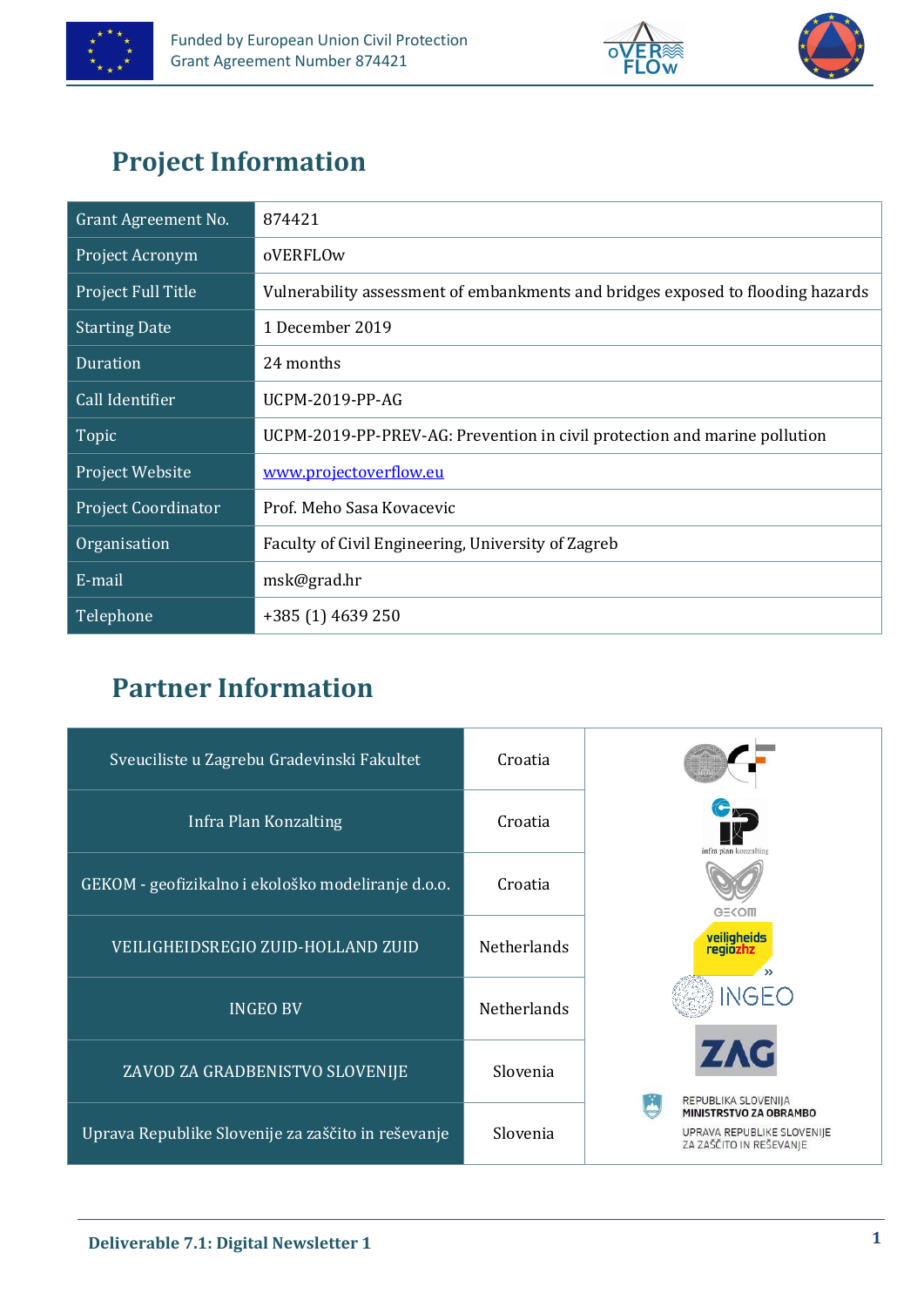





## <span id="page-2-0"></span>**Document Information**

| <b>Work Package</b> | 7                                                        |  |  |
|---------------------|----------------------------------------------------------|--|--|
| Deliverable Title   | Digital Newsletter 1                                     |  |  |
| Version             | 1.0                                                      |  |  |
| Date of Submission  | 13/07/2020                                               |  |  |
| Main Editor(s)      | Andrej Anžlin, Mirko Kosič                               |  |  |
| Contributor(s)      |                                                          |  |  |
| Reviewer(s)         | Mario Bacic                                              |  |  |
| Citation            | Anžlin, M. Kosič (2020). oVERFLOw Deliverable 7.1:<br>А. |  |  |
|                     | Digital Newsletter 1                                     |  |  |

| Document Classification: |       |              |                   |        |  |  |
|--------------------------|-------|--------------|-------------------|--------|--|--|
| Draft                    | Final | Confidential | <b>Restricted</b> | Public |  |  |

| <b>History</b> |                   |               |                     |
|----------------|-------------------|---------------|---------------------|
| <b>Version</b> | <b>Issue Date</b> | <b>Status</b> | <b>Distribution</b> |
|                | 10/07/2020        | For review    | All partners        |
|                | 13/07/2020        | Reviewed      | All partners        |
|                | 03/08/2020        | Reviewed      | All partners        |

The information contained in this report reflects the views of the Author(s) and the Commission does not accept responsibility for the use of this information.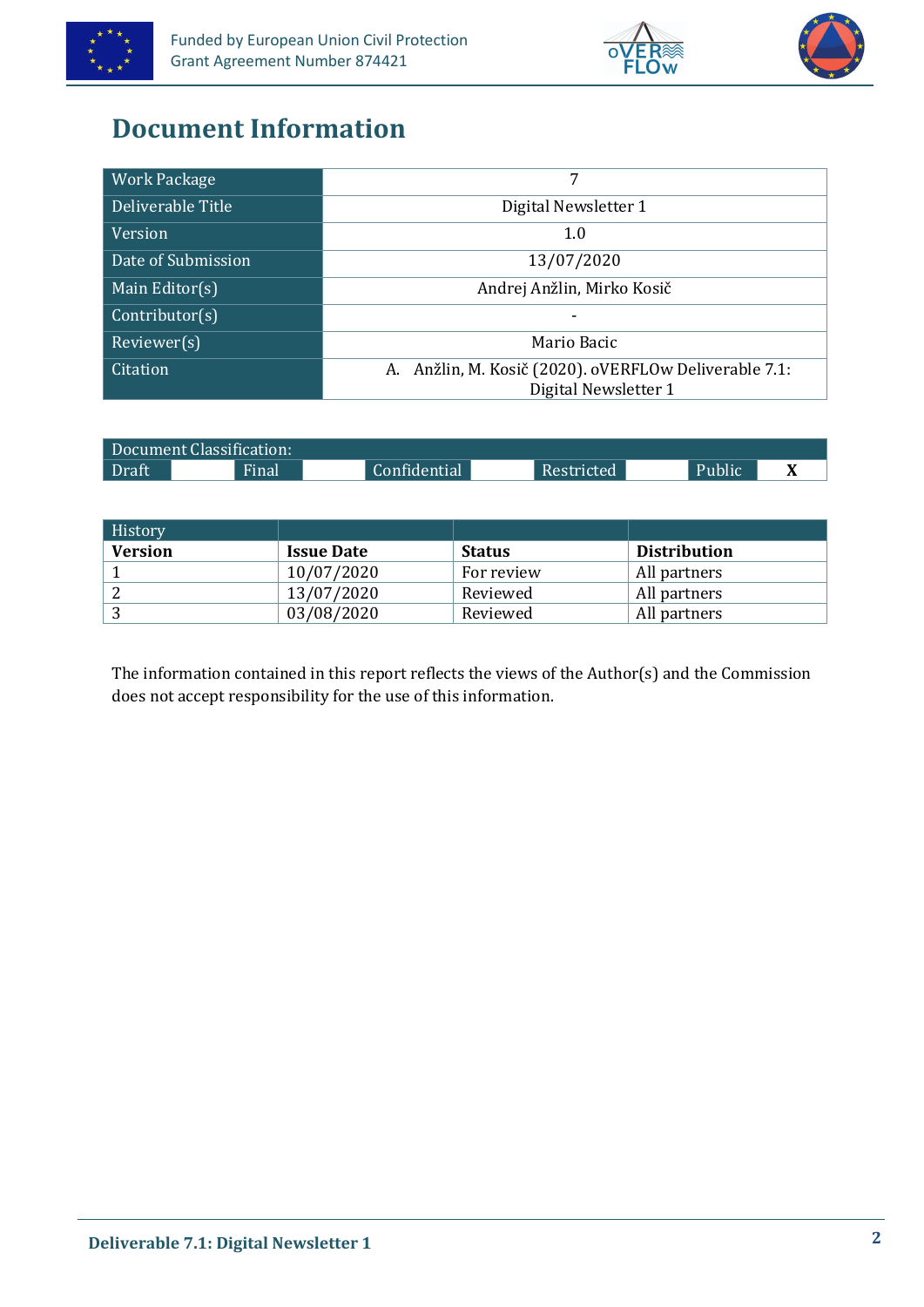





### <span id="page-3-0"></span>**Executive Summary**

This report outlines the project activities perform in the first six months of the oVERFLOw project in accordance with Annex I of Grant Agreement no. 874421 for the period of 1st December 2019 to 31<sup>st</sup> May 2020. It is the first of four digital newsletters that will be published in regular intervals every six months until the end of the project. The content of this deliverable will be publically available and will be shared through the project website and social media publications.

*Keywords: Newsletter, project activities.*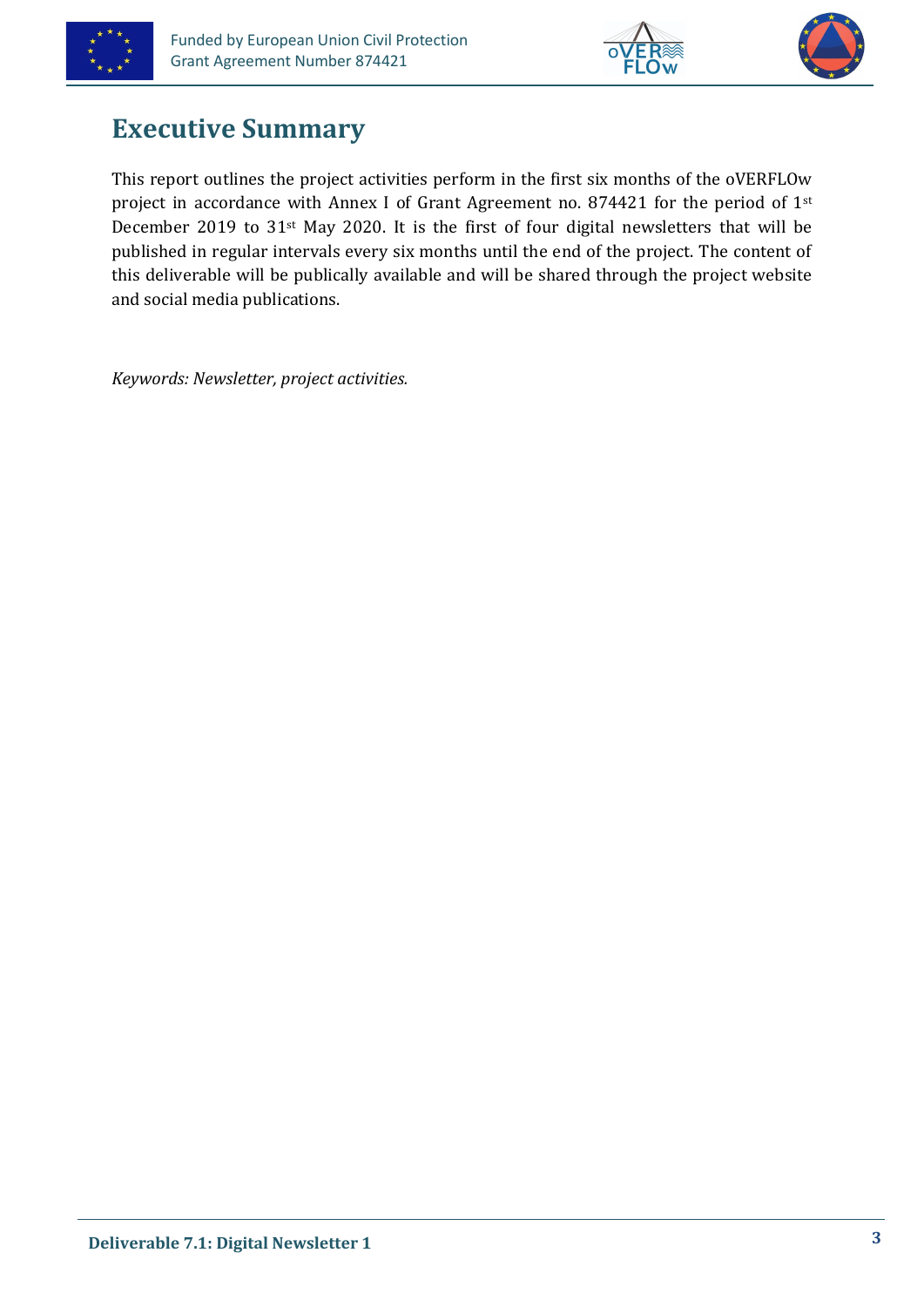





### **Table of Contents**

| $\mathbf{1}$ |            |                                                                                                                                                                                                                                                                                                                                                                                                                                                                                                                                      |  |
|--------------|------------|--------------------------------------------------------------------------------------------------------------------------------------------------------------------------------------------------------------------------------------------------------------------------------------------------------------------------------------------------------------------------------------------------------------------------------------------------------------------------------------------------------------------------------------|--|
| 2            |            |                                                                                                                                                                                                                                                                                                                                                                                                                                                                                                                                      |  |
| 3            |            |                                                                                                                                                                                                                                                                                                                                                                                                                                                                                                                                      |  |
| 4            |            |                                                                                                                                                                                                                                                                                                                                                                                                                                                                                                                                      |  |
|              | 4.1        |                                                                                                                                                                                                                                                                                                                                                                                                                                                                                                                                      |  |
|              | 4.2<br>4.3 | ${\it Joint kick-off meeting - February, 2020, Brussels.  \label{thm:non-10} \begin{minipage}[c]{0.9\linewidth} \begin{minipage}[c]{0.9\linewidth} \begin{minipage}[c]{0.9\linewidth} \begin{minipage}[c]{0.9\linewidth} \begin{minipage}[c]{0.9\linewidth} \begin{minipage}[c]{0.9\linewidth} \end{minipage}[c]{0.9\linewidth} \end{minipage} \end{minipage} \begin{minipage}[c]{0.9\linewidth} \begin{minipage}[c]{0.9\linewidth} \begin{minipage}[c]{0.9\linewidth} \end{minipage} \end{minipage} \end{minipage} \begin{minipage$ |  |
|              | 4.4        |                                                                                                                                                                                                                                                                                                                                                                                                                                                                                                                                      |  |
|              | 4.5        |                                                                                                                                                                                                                                                                                                                                                                                                                                                                                                                                      |  |
|              | 4.6        |                                                                                                                                                                                                                                                                                                                                                                                                                                                                                                                                      |  |
|              | 4.7        |                                                                                                                                                                                                                                                                                                                                                                                                                                                                                                                                      |  |
| 5            |            |                                                                                                                                                                                                                                                                                                                                                                                                                                                                                                                                      |  |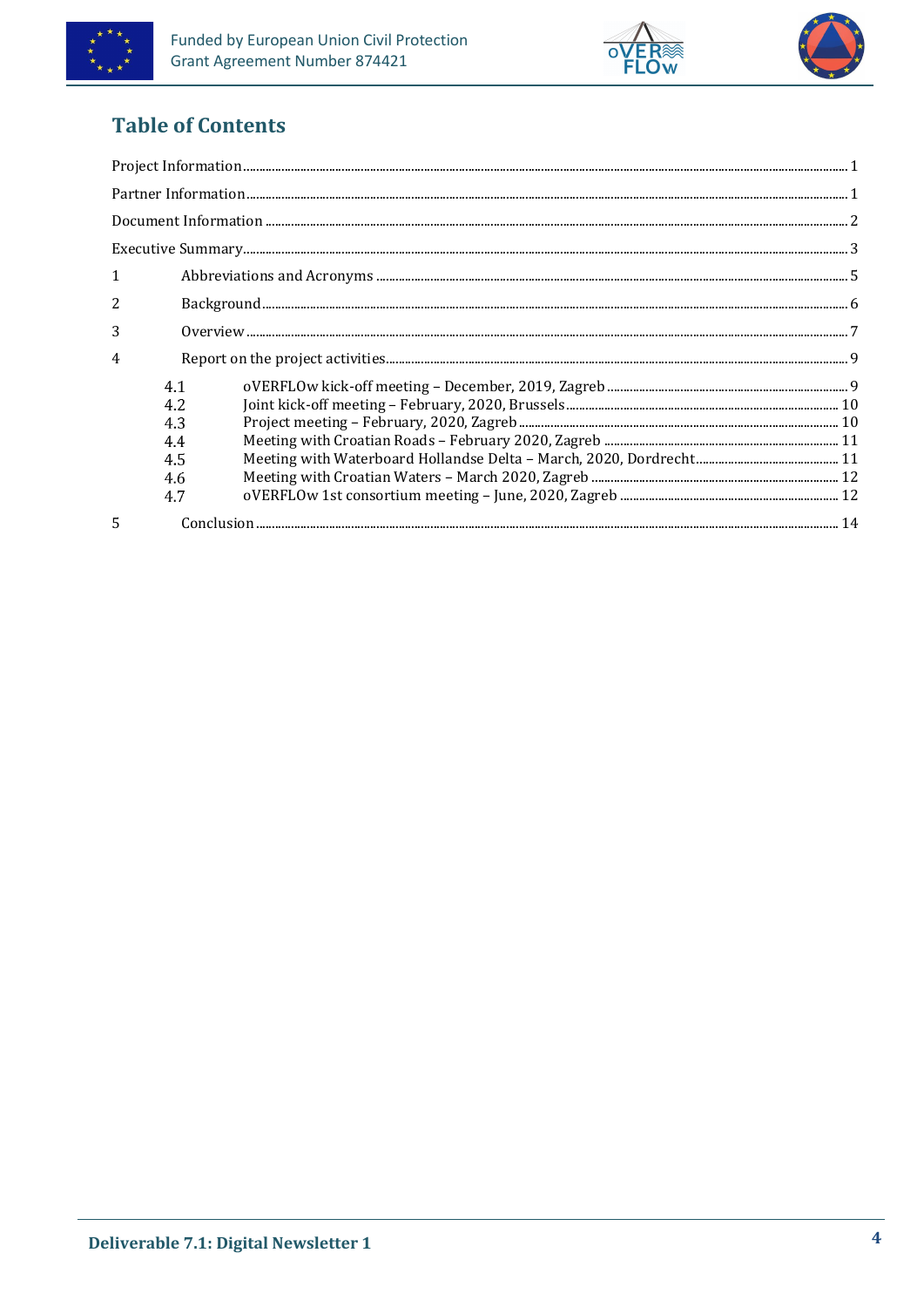





# <span id="page-5-0"></span>**1 Abbreviations and Acronyms**

| Abbreviation / Acronym | Description                                                  |  |  |
|------------------------|--------------------------------------------------------------|--|--|
| UNIZAG GF              | SVEUČILIŠTE U ZAGREBU GRAĐEVINSKI<br><b>FAKULTET</b>         |  |  |
| <b>IPK</b>             | INFRA PLAN KONZALTING J.D.O.O.                               |  |  |
| <b>INGEO</b>           | <b>INGEO BV</b>                                              |  |  |
| <b>GEKOM</b>           | GEKOM - GEOFIZIKALNO I EKOLOŠKO<br>MODELIRANJE D.O.O.        |  |  |
| <b>VRZHZ</b>           | <b>VEILIGHEIDSREGIO ZUID-HOLLAND ZUID</b>                    |  |  |
| ZAG                    | ZAVOD ZA GRADBENISTVO SLOVENIJE                              |  |  |
| URSZR                  | UPRAVA REPUBLIKE SLOVENIJE ZA ZAŠČITO<br><b>IN REŠEVANJE</b> |  |  |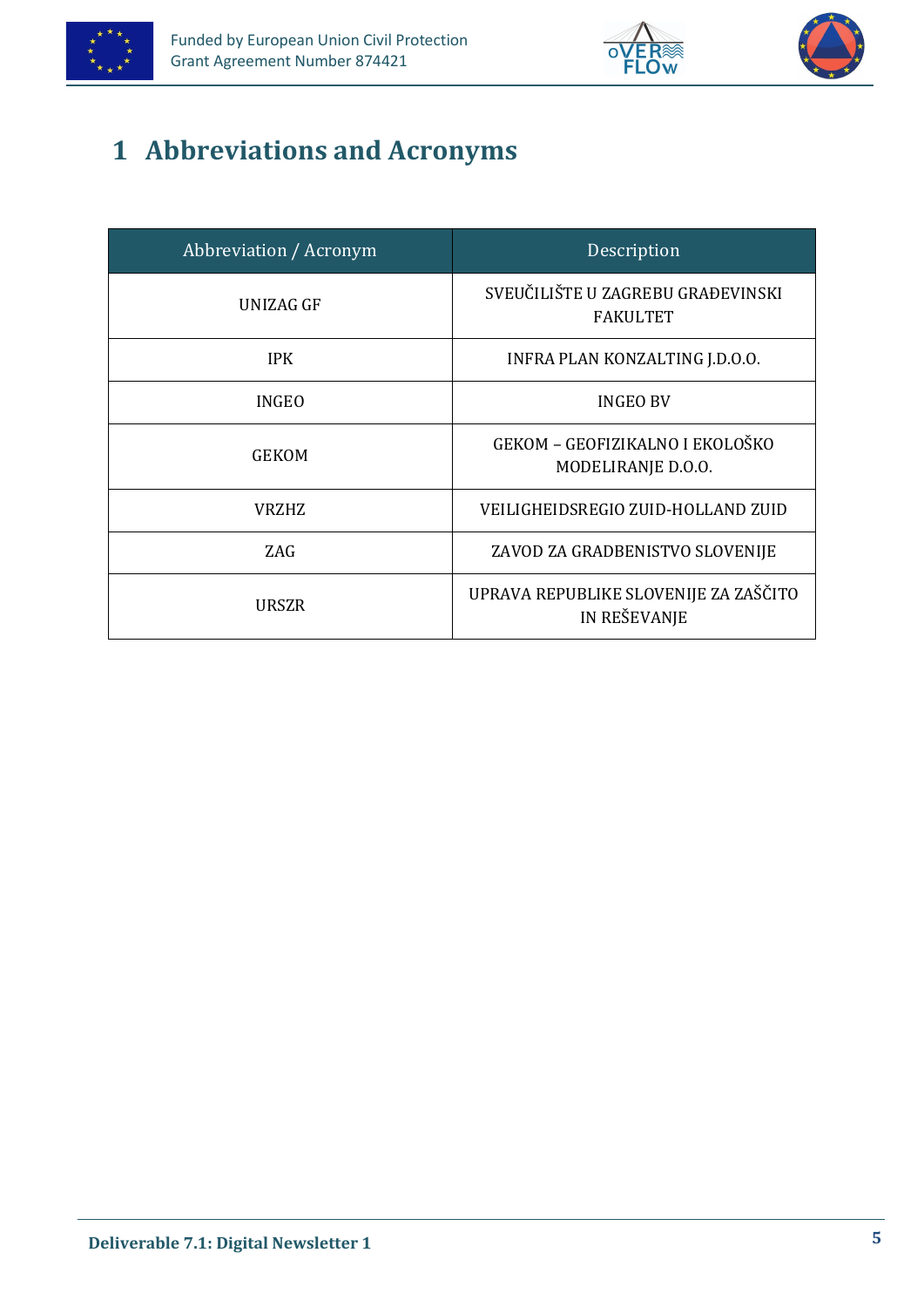





# <span id="page-6-0"></span>**2 Background**

In accordance with Annex I of Grant Agreement no. 874421, ZAG is the lead beneficiary for preparing four six months project newsletters, which are aimed at giving regular updates on the performed project activities. This is the first of four foreseen newsletters and covers the project activities performed in the first six months of the project for the period of 1st December 2019 to 31st May 2020.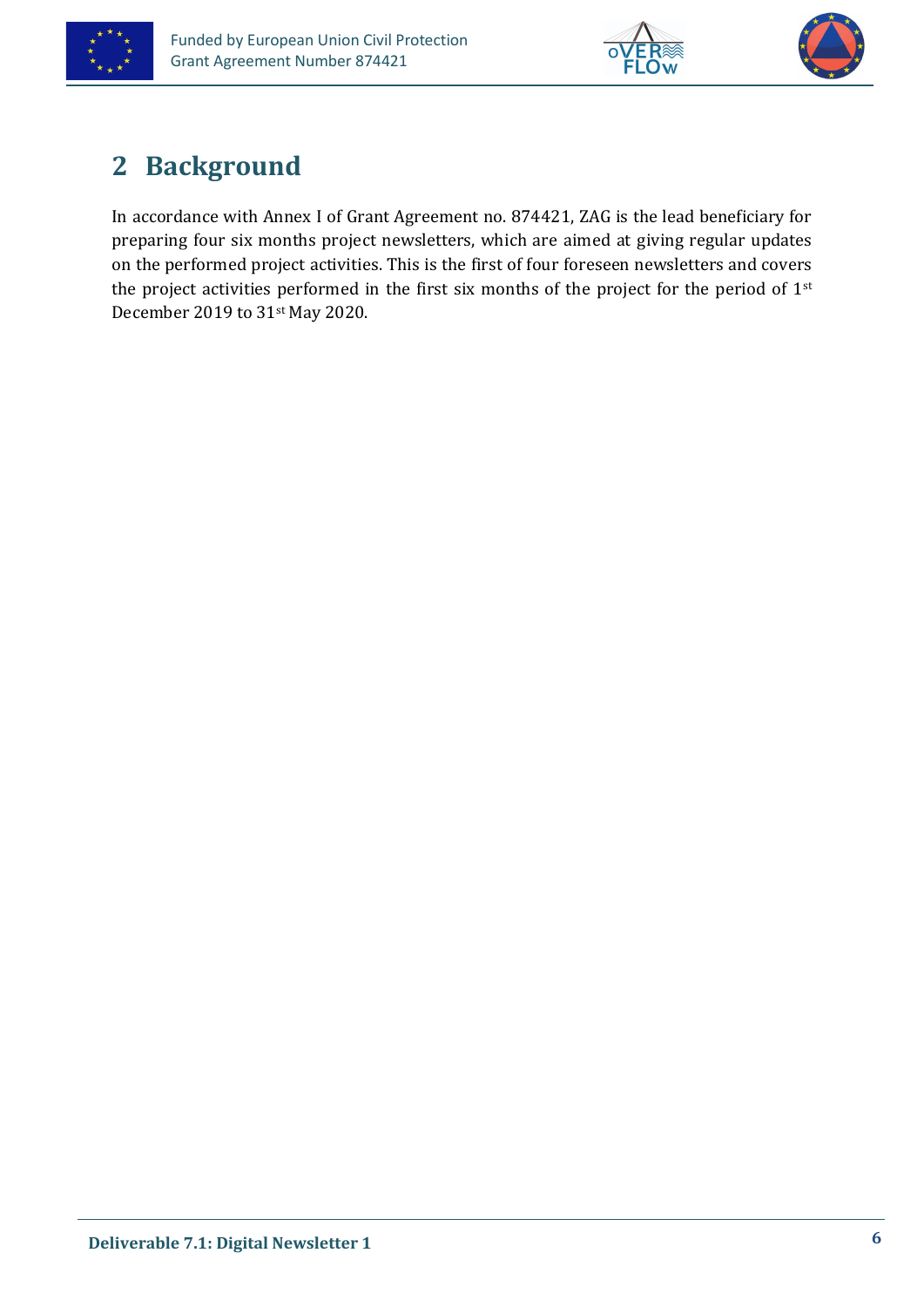





# <span id="page-7-0"></span>**3 Overview**

The oVERFLOw project is funded under the European Union Civil Protection Mechanism framework, according to the following call topic UCPM-2019-PP-PREV-AG: Prevention in civil protection and marine pollution.

The project commenced on 1<sup>st</sup> December 2019 and 6 months of project activities have been completed to date. The project activities are being carried out according to the Annex I of Grant Agreement no. 874421, which outlines that work plan, including the work packages and the associated tasks, deliverables and milestones.

Table 1 lists the deliverables that were produced during the period  $1<sup>st</sup>$  December 2019 – 31st May 2020 of the project and Table 2 lists the milestones that have been achieved during this period.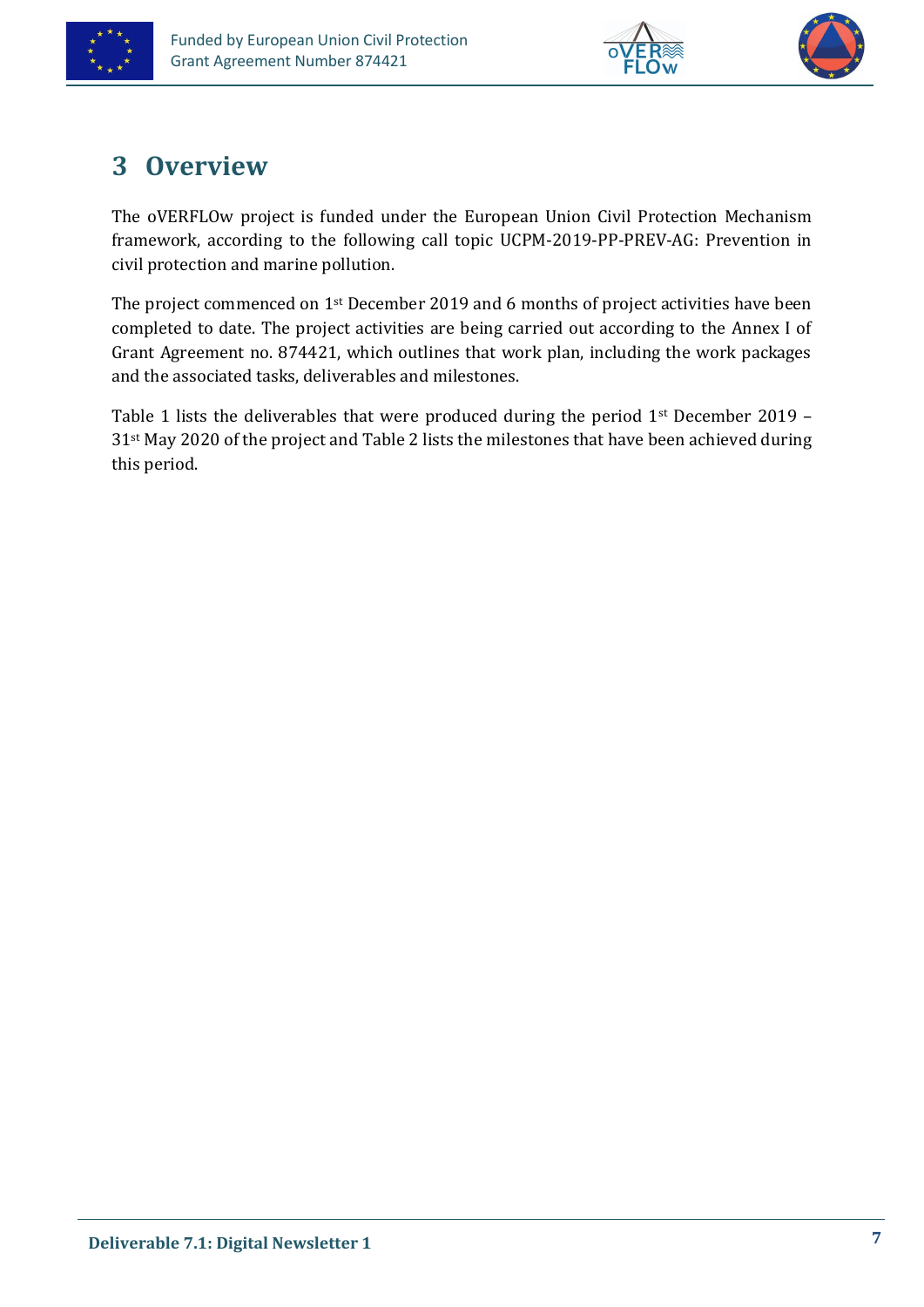





#### Table 1. List of Deliverables

| <b>Deliverable</b><br><b>Number</b> | <b>Deliverable Title</b> | <b>WP</b> | <b>Lead Beneficiary</b> |
|-------------------------------------|--------------------------|-----------|-------------------------|
| D1.1                                | Kick-off meeting report  | WP1       | UNIZAG GF               |
| D <sub>1.2</sub>                    | Project Handbook         | WP1       | <b>UNIZAG GF</b>        |
| D <sub>1.3</sub>                    | 6M Financial Report      | WP1       | <b>UNIZAG GF</b>        |
| D7.1                                | Digital Newsletter 1     | WP7       | ZAG                     |

#### Table 2. List of Milestones

| <b>Milestone</b><br><b>Number</b> | <b>Milestone Title</b>                                                                                                                                                 | <b>WP</b>       | <b>Lead Beneficiary</b> |
|-----------------------------------|------------------------------------------------------------------------------------------------------------------------------------------------------------------------|-----------------|-------------------------|
| MS1                               | Kick-off meeting                                                                                                                                                       | WP1             | <b>UNIZAG GF</b>        |
| MS <sub>2</sub>                   | Financial database establishment                                                                                                                                       | WP1             | UNIZAG GF               |
| MS3                               | Six-month progress report<br>(technical and financial) from<br>partners to the coordinator                                                                             | WP1             | <b>UNIZAG GF</b>        |
| <b>MS11</b>                       | Meeting with CPAs, authorities and<br>IMs in order to discuss the area<br>covered with climate change<br>downscaling and subsequent flood<br>scenarios                 | WP <sub>2</sub> | <b>GEKOM</b>            |
| <b>MS12</b>                       | Agreement on data standards for<br>the IMP                                                                                                                             | WP <sub>2</sub> | ZAG                     |
| <b>MS14</b>                       | Agreement with CPAs, IMs and<br>authorities on locations of trial<br>investigation and monitoring<br>activities, as well as on the case<br>study implementation assets | WP3             | <b>VRZHZ</b>            |
| <b>MS22</b>                       | Development of website and<br>opening of social media accounts                                                                                                         | WP7             | <b>IPK</b>              |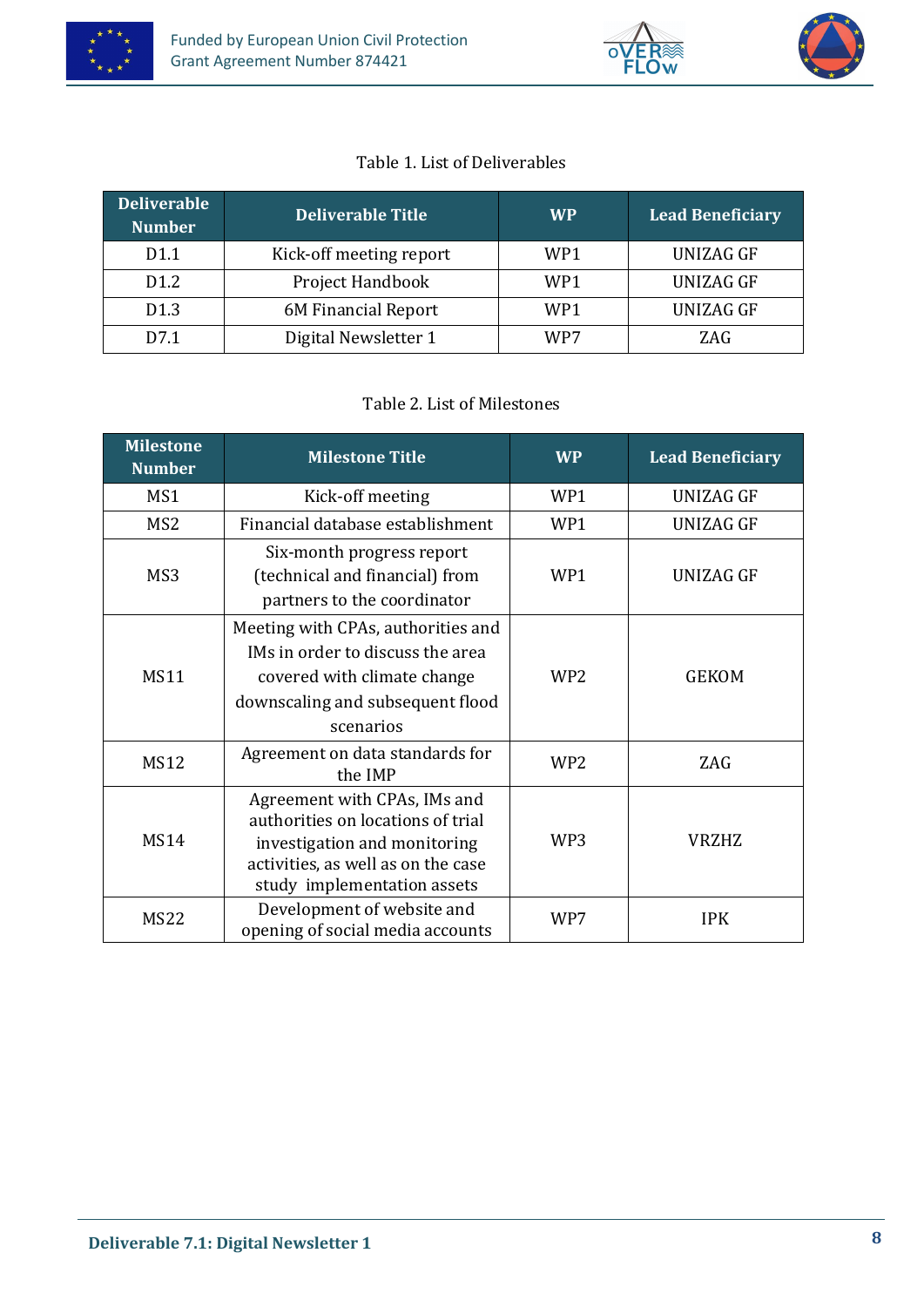





### <span id="page-9-0"></span>**4 Report on the project activities**

This report outlines the project activities perform in the first six months of the oVERFLOw project in accordance with Annex I of Grant Agreement no. 874421 for the period of  $1<sup>st</sup>$ December 2019 to 31st May 2020. It is the first of four digital newsletters that will be published in regular intervals every six months until the end of the project. The content of this deliverable will be publically available and will be shared through the project website and social media publications.

In the project proposal, it was foreseen that part of the Digital Newsletter would be an article on the kick-off meeting and an article on the demonstration of embankments related activities. It should be noted that the progress of some project activities was somewhat delayed by the COVID-19 pandemic that stroke Europe in first half of 2020. This mainly affected activities related to field demonstration at trial test sites, agreement on data standards and submitting the D2.1 Historical flood events database. These activities will be performed in the following months and will be included in the Digital Newsletter 2 (M12).

The activities performed in the first 6 months of the project were the following:

- oVERFLOw kick-off meeting 5<sup>th</sup> December, 2019, Zagreb
- Joint kick-off meeting 12th February, 2020, Brussels
- Project meeting 18th and 19th February, 2020, Zagreb
- Meeting with Croatian Roads 28<sup>th</sup> February, 2020, Zagreb
- Meeting with Waterboard Hollandse Delta 3rd March, 2020, Dordrecht
- Meeting with Croatian Waters 25<sup>th</sup> March, 2020, Zagreb
- oVERFLOw 1<sup>st</sup> consortium meeting 5<sup>th</sup> June, 2020, Zagreb

<span id="page-9-1"></span>These activities will be described in more detail in the following chapters.

### oVERFLOw kick-off meeting – December, 2019, Zagreb

The kick-off meeting of the oVERFLOw project was organized at Faculty of Civil Engineering, University of Zagreb, on  $5<sup>th</sup>$  December 2019. The meeting was held to discuss the obligations and tasks of each partner and the overall project workflow, as well as to define next steps in the project implementation.

At the meeting representatives of all partners were presented. Three main topics were discussed: project management, work plan and next steps. A report on the activities of the kickoff meeting was published in Deliverable D1.1, which was issued on 29th December 2019.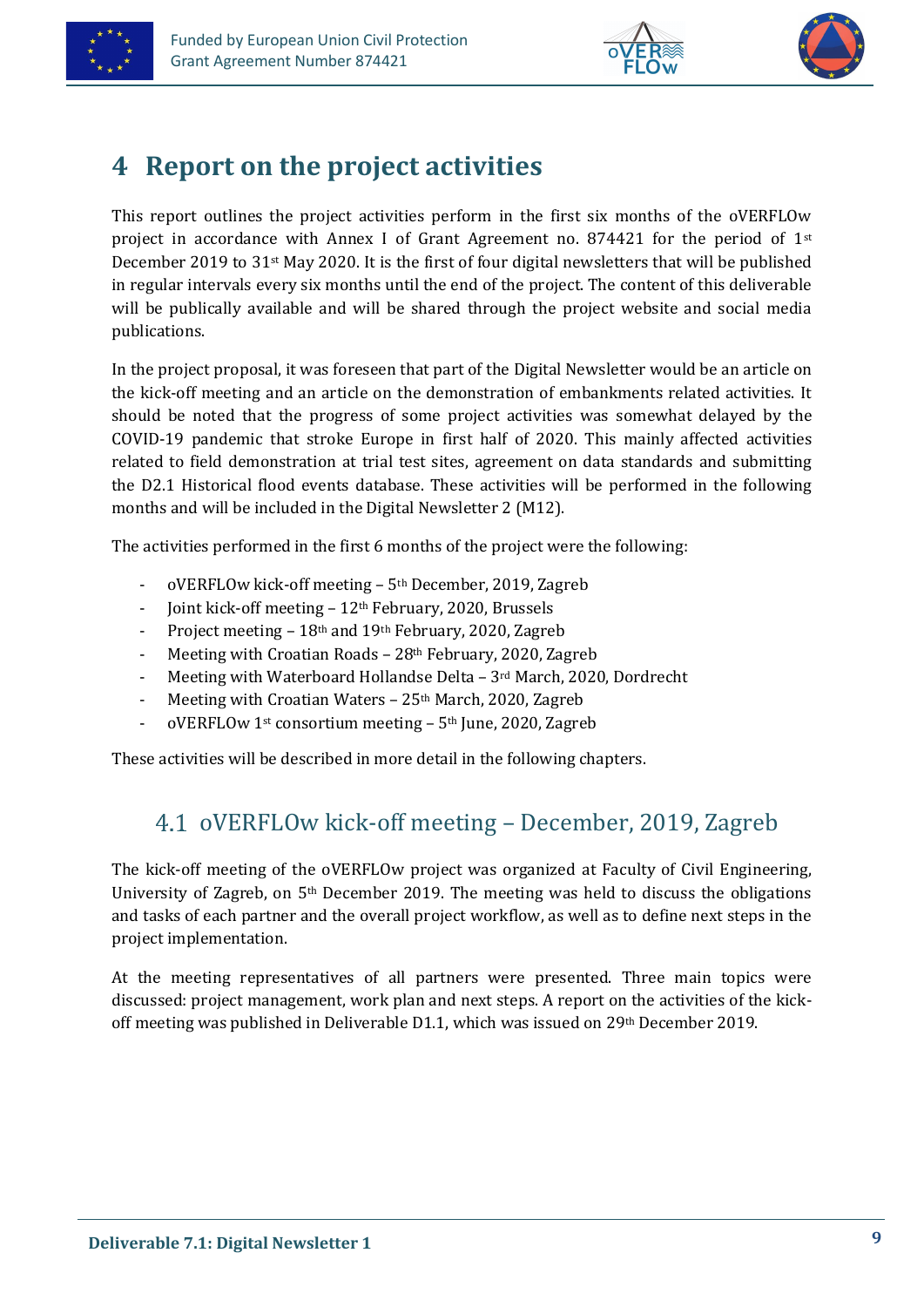







*Figure 1: oVERFLOw Kick- Off meeting*

### <span id="page-10-0"></span>4.2 Joint kick-off meeting – February, 2020, Brussels

A joint kick-off meeting for the representatives of all the projects selected under Call for Proposals UCPM-2019-PP-AG was held. The meeting took place at the European Commission – DG ECHO Auditorium of the Emergency Response Coordination Centre (ERCC) on 12th February 2020.

The aim of the meeting was to provide project leaders with practical information on administrative, financial and legal issues and to facilitate networking. oVEFLOw project was presented by the coordinator, Faculty of Civil Engineering University of Zagreb. The presentation can be found on:

[https://ec.europa.eu/echo/funding-evaluations/financing-civil-protection-europe/selected](https://ec.europa.eu/echo/funding-evaluations/financing-civil-protection-europe/selected-projects/vulnerability-assessment_en)[projects/vulnerability-assessment\\_en](https://ec.europa.eu/echo/funding-evaluations/financing-civil-protection-europe/selected-projects/vulnerability-assessment_en)

### <span id="page-10-1"></span>4.3 Project meeting – February, 2020, Zagreb

oVERFLOw project meeting was organized as a two-day event at the at Faculty of Civil Engineering, University of Zagreb on the 18th and 19th February 2020. The representatives of all consortium institutions attended the meeting. The focus of the meeting was the discussion of the area of climate change downscaling and development of subsequent flood scenarios. In addition, content of individual work packages was presented and the data transfer between work packages was discussed. Special attention was given to the debate regarding the two case study areas, i.e. Dordrecht (Netherlands) for embankments and Karlovac (Croatia) for bridges.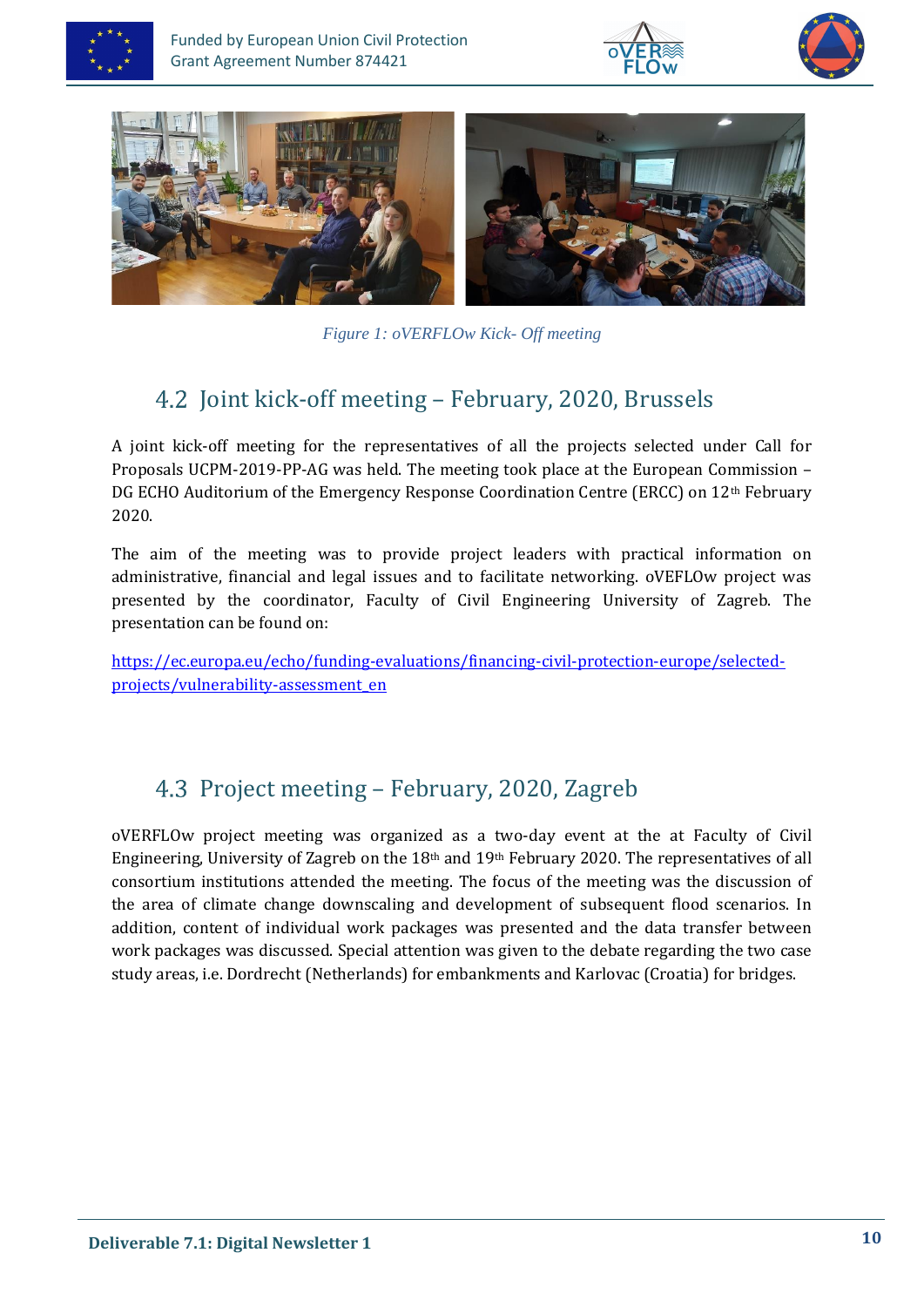







*Figure 2: oVERFLOw Project Meeting – February 2020*

### <span id="page-11-0"></span>Meeting with Croatian Roads – February 2020, Zagreb

On the 28th February 2020, a meeting was held between the oVERFLOw consortium members and Croatian Roads, as a stakeholder responsible for the management of bridges in Karlovac case study area. The aim of the meeting was to present the project to the Croatian Roads, as well to discuss potential oVERFLOW case study bridges. The meeting resulted in letter of support from Croatian Roads, where an expert in bridges was nominated to collaborate closely with oVERFLOw consortium members.

### <span id="page-11-1"></span>4.5 Meeting with Waterboard Hollandse Delta – March, 2020, Dordrecht

On the 3rd March 2020, a meeting was held between the oVERFLOw consortium members and Waterboard Hollandse Delta, Safety Region Zuid-Holland Zuid. The aim of the meeting was to present the project to the Waterboard, as well to discuss potential oVERFLOW case study location within the Safety Region Zuid-Holland Zuid. The meeting included site visit of flood protection systems of the area.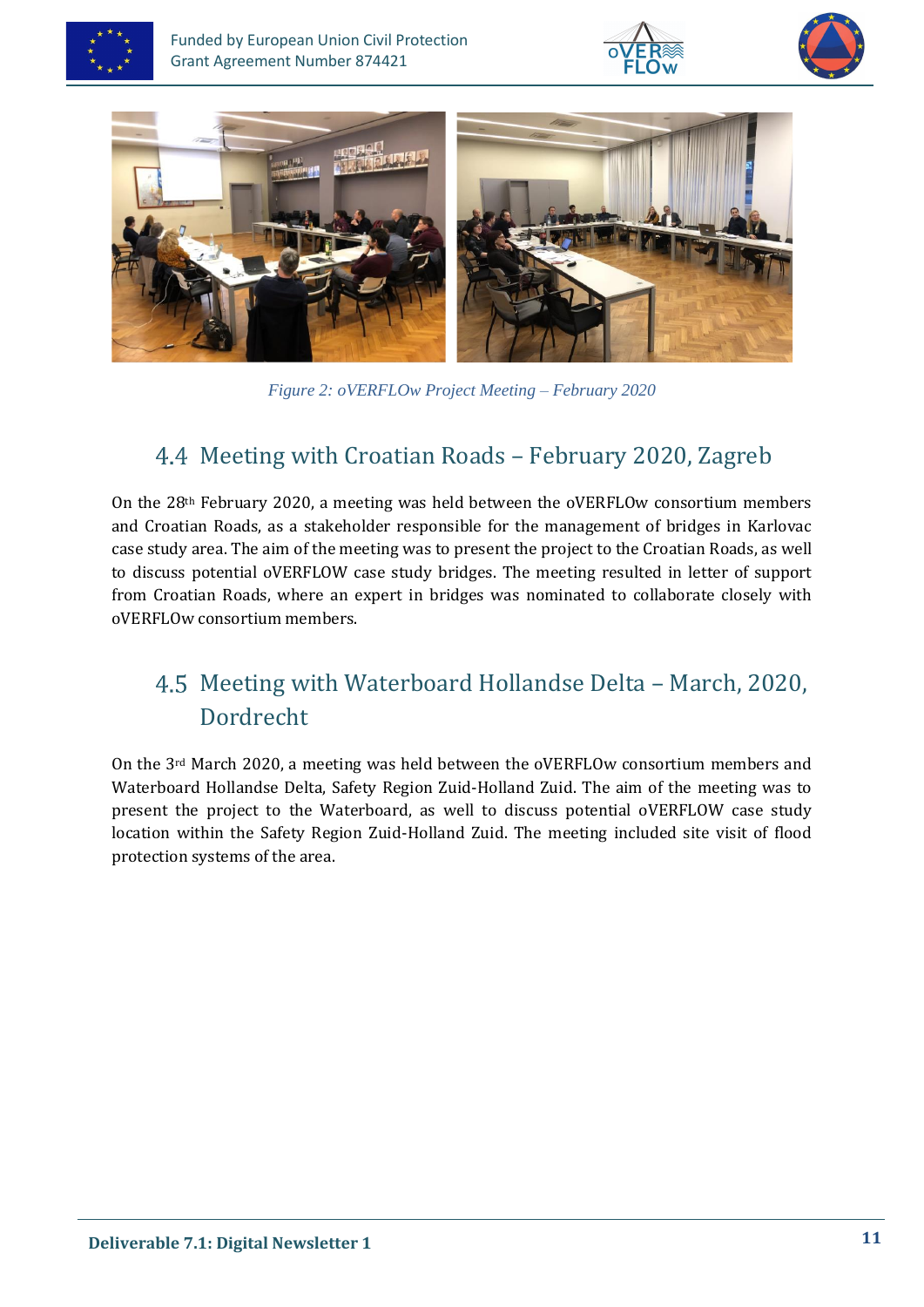







*Figure 3: Meeting with Waterboard Hollandse Delta – March 2020*

### <span id="page-12-0"></span>4.6 Meeting with Croatian Waters – March 2020, Zagreb

On the 25th March 2020, a meeting was held between the oVERFLOw consortium members and Croatian Waters, as a stakeholder responsible for the management of flood protection systems in Karlovac case study area. The aim of the meeting was to present the project to the Croatian Waters, as well to discuss potential oVERFLOW case study embankments. The meeting resulted in letter of support from Croatian Waters, where an expert in flood protection systems was nominated to collaborate closely with oVERFLOw consortium members.

### <span id="page-12-1"></span>oVERFLOw 1st consortium meeting – June, 2020, Zagreb

The 1st consortium meeting of the oVERFLOw project was organized at Faculty of Civil Engineering, University of Zagreb, on 5th June 2020. Despite the situation with COVID-19, representatives of all partner institutions attended the meeting, with the representative of VRZHZ being present on-line. The main objective of the meeting was to give an update on progress of the project activities after the period of disruption caused by the COVID-19 situation. The consortium partners reported that the pandemic affected the progress of some activities. However, it was concluded that the delay could be catch up in the following months. The consortium partners also gave update on the meetings held with the stakeholders.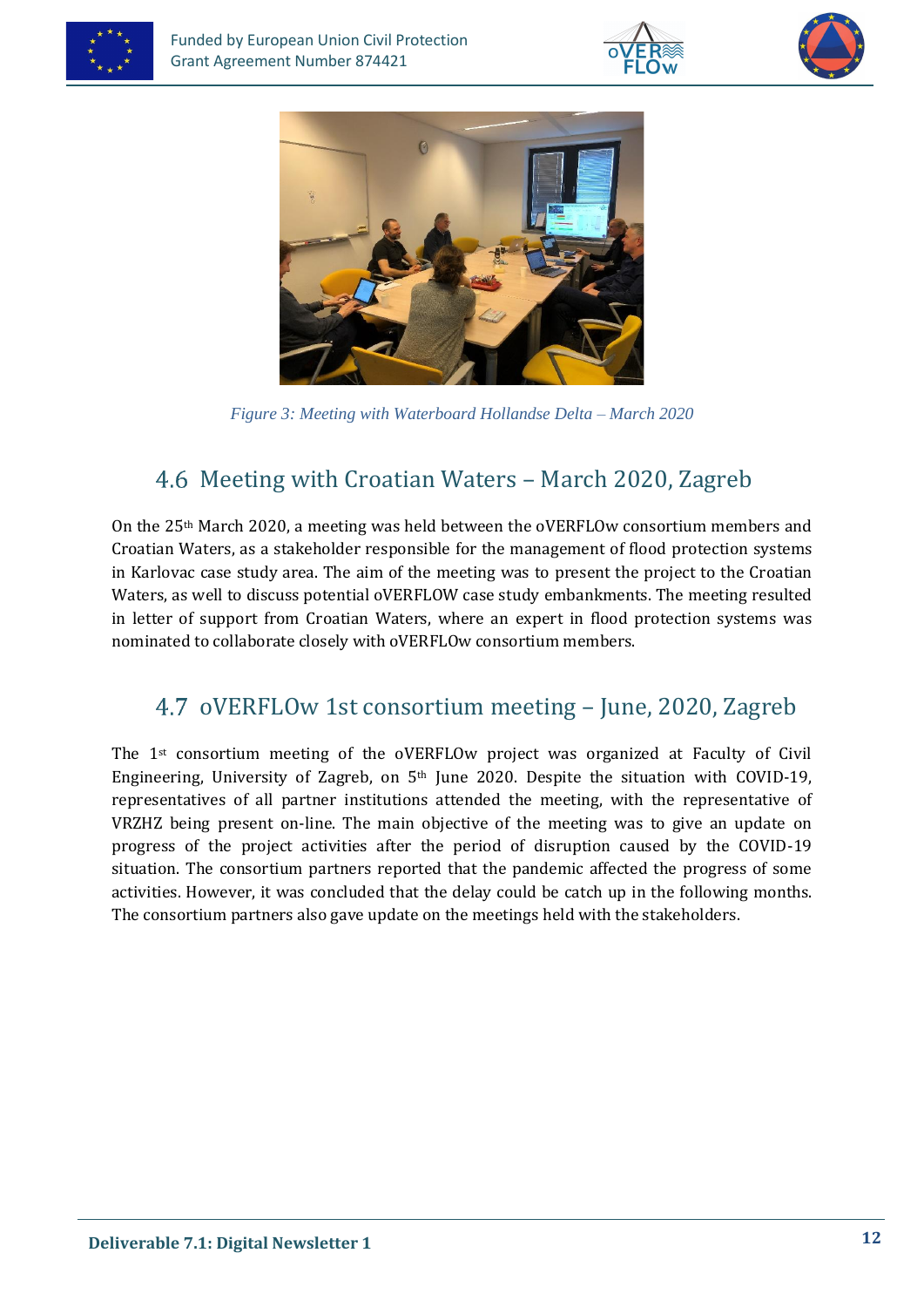







*Figure 4: oVERFLOw 1st consortium meeting – June 2020*

The afternoon part of a meeting included visit to the case study are of city of Karlovac, in order to select the most vulnerable bridges crossing the Kupa river. A short meeting with representatives of Croatian Roads was held at their offices, followed by the visit to 4 bridges in the city centre.

After the inspection of the bridges, two of them were selected as potential candidates for being instrumented and tested in the following phase:

- road bridge on state road DC 1 ('prilaz Vjeceslava Holjevca')
- road bridge on local road ('Banijski bridge')

The two selected bridges are burdened by many problems, including foundation scouring, bad condition of deck, drainage issues etc. In addition, both bridges represent critical assets of the transportation infrastructure of the city of Karlovac.

The representatives of stakeholders agreed to send the project documentation for these bridges, which will serve as a starting point for the investigation activities.



*Figure 5: Consortium members next to the road bridge on state road DC 1 (left), and next to the Banijski road bridge (right)*